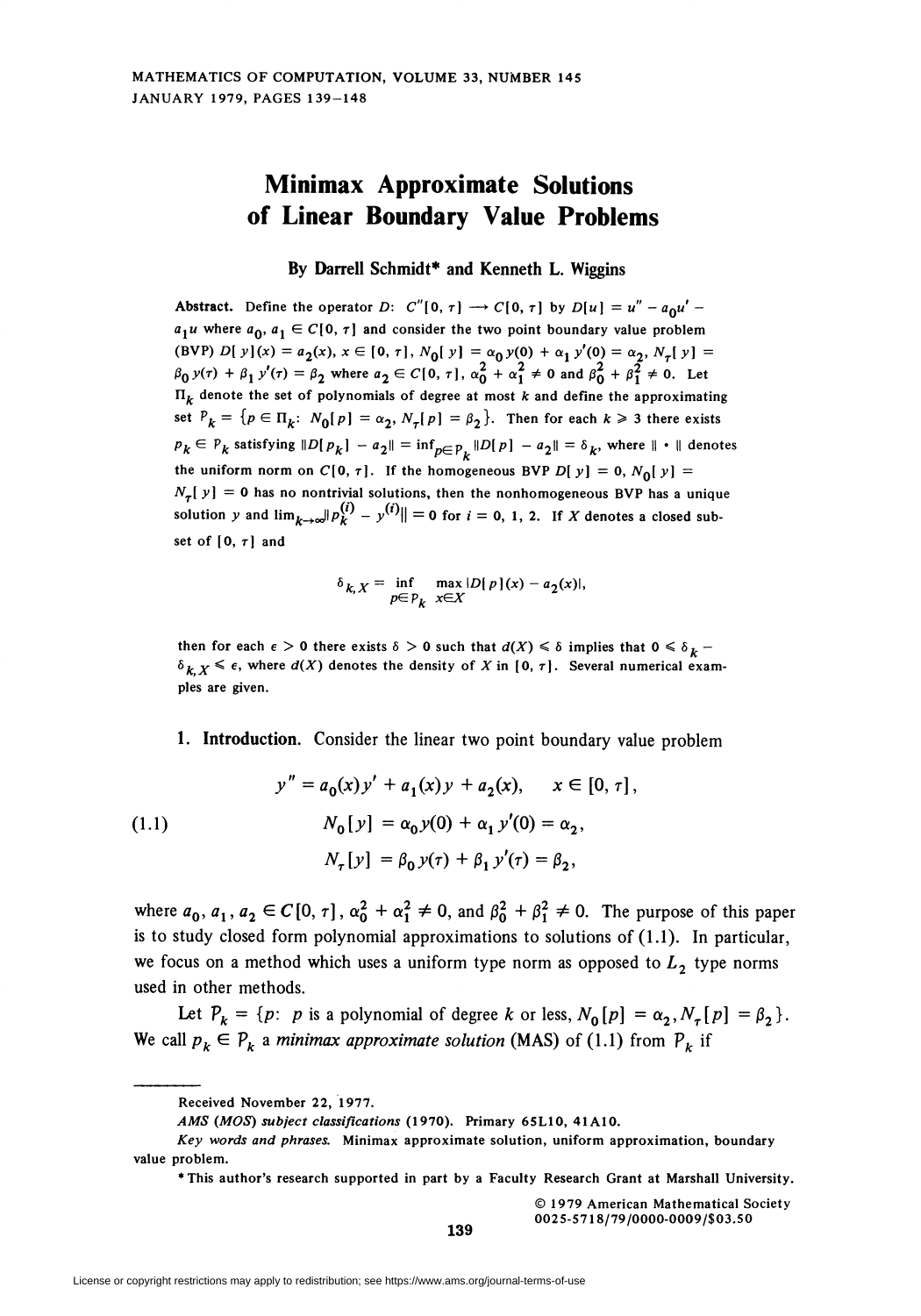$$
\max_{x \in [0,\tau]} |p''_k(x) - a_0(x)p'_k(x) - a_1(x)p_k(x) - a_2(x)|
$$
  
(1.2)  

$$
= \inf_{p \in p_k} \max_{x \in [0,\tau]} |p''(x) - a_0(x)p'(x) - a_1(x)p(x) - a_2(x)|.
$$

Introducing the uniform norm  $\|\cdot\|$  on  $C[0, \tau]$  and the linear differential operator D given by

$$
D[u] = u'' - a_0 u' - a_1 u,
$$

the minimization problem (1.2) can be rewritten as

(1.4) 
$$
||D[p_k] - a_2|| = \inf_{p \in P_k} ||D[p] - a_2||.
$$

Throughout we will assume that

the homogeneous boundary value problem 
$$
D[u] = 0
$$
,

(1) 
$$
N_0[u] = N_{\tau}[u] = 0
$$
 has no nontrivial solutions.

Condition (I) is equivalent to (1.1) having a unique solution  $y \in C'[0, \tau]$  (see [7]). In this paper, we consider a MAS as an approximation to  $y$ .

If (1.1) has homogeneous boundary conditions ( $\alpha_2 = \beta_2 = 0$ ), a MAS can be viewed as a best approximation to y from the linear subspace  $P_k$  of  $C''_0[0, \tau] =$  ${u \in C''[0, \tau]: N_0[u] = N_\tau[u] = 0}$  with respect to the uniform type norm  $\|\cdot\|_D$ on  $C''_0$  [0,  $\tau$ ] given by

$$
||u||_D = ||D[u]||.
$$

This differs from the Rayleigh-Ritz approximates as the latter are best approximations to y with respect to a similarly defined  $L_2$  type norm (see [6]). In this light, a MAS differs from Galerkin or collocation approximates as a MAS results from a best uniform type norm approximation rather than an orthogonalization or a curve fitting process.

In the case of nonhomogeneous boundary conditions, a MAS results from a best approximation as follows: Fix  $p^* \in P_k$  and let  $P_k^0 = \{q: q$  is a polynomial of degree k or less,  $N_0[q] = N_{\tau}[q] = 0$ . Then any MAS  $p_k$  can be written  $p_k = q_k + p^*$ , where

$$
||D[q_k] - (a_2 - D[p^*])|| = \inf_{q \in P_k^0} ||D[q] - (a_2 - D[p^*])||.
$$

Such a  $q_k$  is a best approximation to  $y - p^*$  from the linear subspace  $P_k^0$  of  $C_0''[0, \tau]$ with respect to the norm  $\|\cdot\|_D$ , or equivalently,  $D[q_k]$  is a best uniform approximation to  $a_2 - D[p^*]$  from  $D[P_k^0] = {D[q] : q \in P_k^0}$ . Since  $D[P_k^0]$  is a finite dimensional subspace of  $C[0, \tau]$ , such a  $q_k$  exists and, thus, a MAS  $p_k$  exists (see [2, p. 20]). However,  $D[P^0_k]$  may not be a Haar subspace of  $C[0, \tau]$ , and, as a result, MAS's need not be unique.

For each  $k \ge 3$ , we select a MAS  $p_k$  of (1.1) from  $P_k$ . In this paper, we show that  $p_k$ ,  $p'_k$ , and  $p''_k$  converge uniformly to y, y', and y'', respectively. In fact, our analysis will yield corresponding orders of these convergences depending on smoothness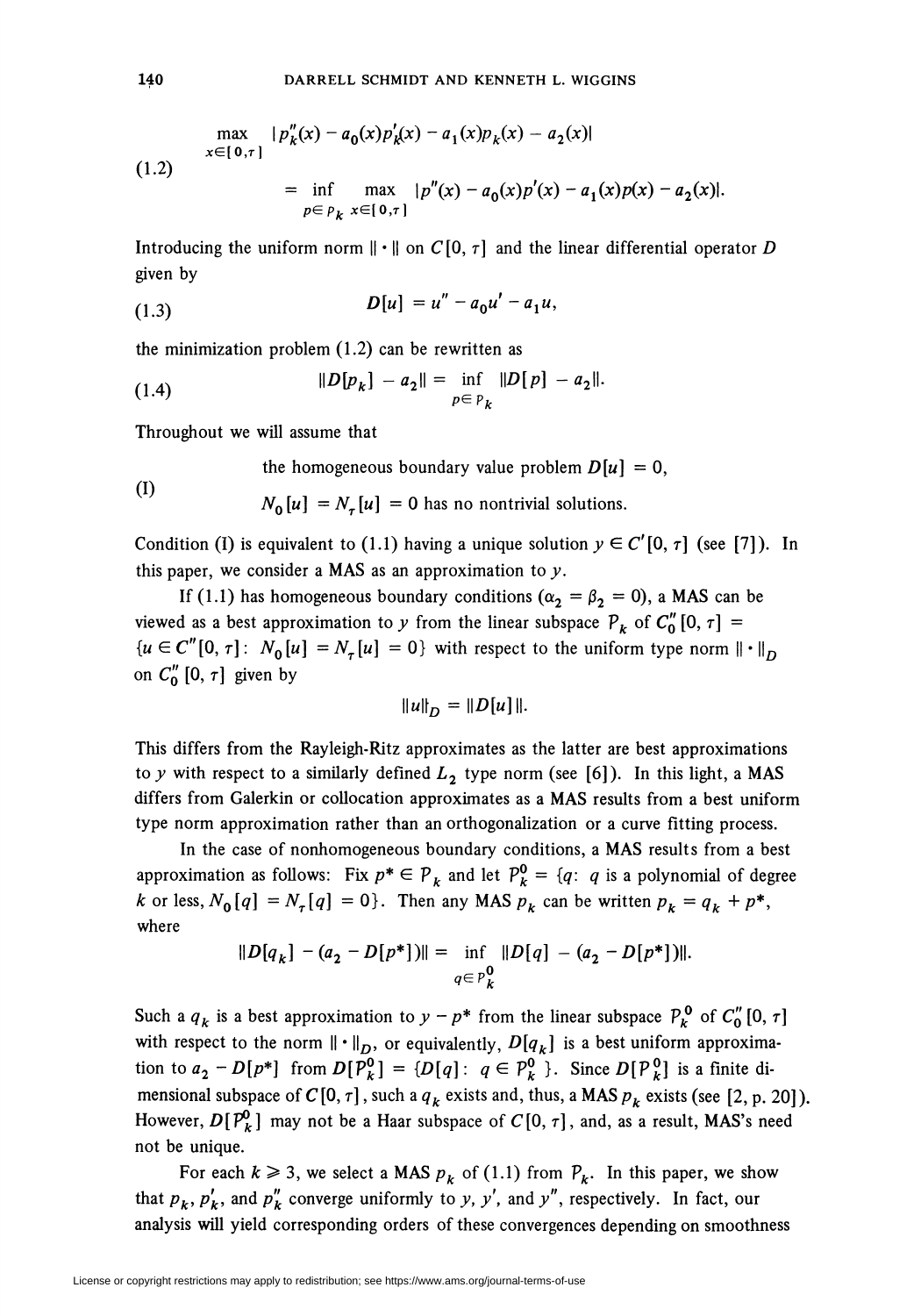properties of the coefficient functions  $a_0$ ,  $a_1$ , and  $a_2$  in (1.1). As computer computation of a MAS necessitates a discretization of the interval  $[0, \tau]$ , we analyze discrete minimax approximate solutions of  $(1.1)$  and show that they possess some rather pleasing convergence properties. This is followed by some examples of MAS's and comparison to actual solutions of  $(1.1)$ . This work extends the ideas of  $[1]$ ,  $[3]$ ,  $[4]$  to boundary value problems.

2. Convergence and Orders of the Error. In this section, we show that if for each  $k \ge 3$ , a MAS  $p_k \in P_k$  of (1.1) is fixed, then the sequences  ${p_k^{(i)}}_{k=3}^{\infty}$  converge uniformly to  $y^{(i)}$ ,  $i = 0, 1, 2$ , where y is the unique solution of (1.1). In addition, we estimate the orders of these convergences. It should be noted that condition (I) is assumed; and thus, a unique solution  $y \in C'[0, \tau]$  of (1.1) exists.

Let

(2.1) 
$$
\delta_k = \inf_{p \in P_k} ||p'' - a_0 p' - a_1 p - a_2||.
$$

We shall require the following lemma.

LEMMA 1.  $\lim_{k\to\infty} \delta_k = 0$ .

*Proof.* Since y, y',  $a_0$ ,  $a_1$ ,  $a_2 \in C[0, \tau]$ , the differential equation in (1.1) implies that  $y'' \in C[0, \tau]$ . By the Weierstrass theorem, there is a sequence  ${r_k}_{k=1}^{\infty}$  where  $r_k$ is a polynomial of degree  $k$  or less such that

(2.2) 
$$
\lim_{k \to \infty} ||r_k - y''|| = 0.
$$

Let  $H(x, \xi)$  be the Green's function for the boundary value problem  $u'' = 0$ ,  $u(0) =$  $u(\tau) = 0$ , and let  $l(x)$  be the linear function such that  $l(0) = y(0)$  and  $l(\tau) = y(\tau)$ . For reference on Green's functions, see [7]. Let the sequence  ${w_k}_{k=1}^{\infty}$  be given by given by

(2.3) 
$$
w_k(x) = l(x) + \int_0^{\tau} H(x, \xi) r_k(\xi) d\xi
$$

for  $x \in [0, \tau]$ . Then

$$
w'_{k}(x) = l'(x) + \int_0^{\tau} H_x(x, \xi) r_k(\xi) d\xi
$$

and  $w_k''(x) = r_k(x)$  for  $x \in [0, \tau]$ . Thus,  $w_k$  is a polynomial of degree  $k + 2$  or less. Furthermore,

$$
y(x) = l(x) + \int_0^{\tau} H(x, \xi) y''(\xi) d\xi
$$

and

$$
y'(x) = l'(x) + \int_0^{\tau} H_x(x, \xi) y''(\xi) d\xi
$$

for  $x \in [0, \tau]$ . Thus,

(2.4)  $\|w_k - y\| \le \|r_k - y''\| \tau^2/8,$ 

(2.5)  $\|w_k' - y'\| \le \|r_k - y''\|\tau/2$ ,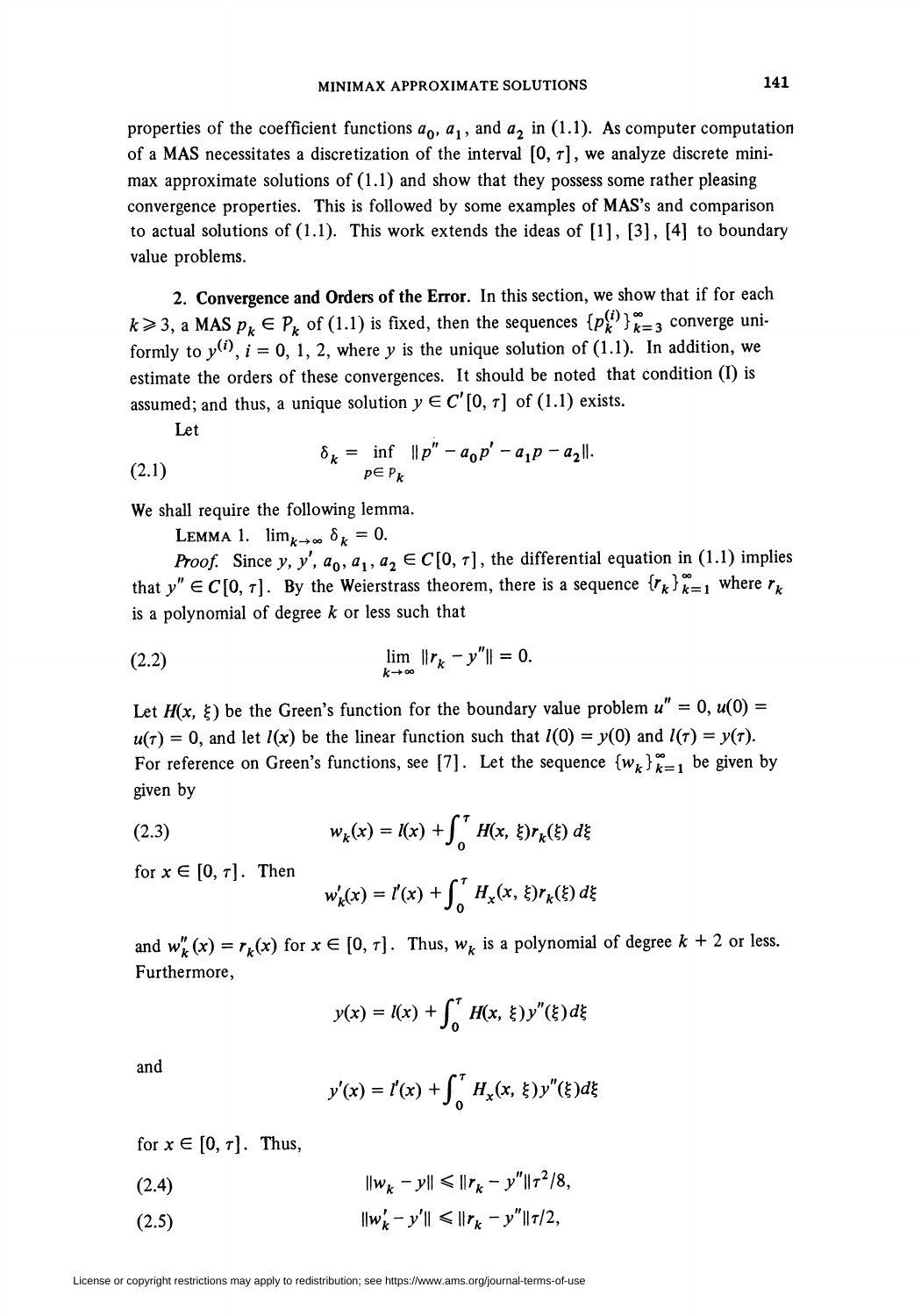and

$$
||w_k'' - y''|| = ||r_k - y''||.
$$

By (2.2), (2.4), (2.5), and (2.6),  $\lim_{k \to \infty} ||w_k^{(i)} - y^{(i)}|| = 0$ ,  $i = 0, 1, 2$ . To complete the proof, we use the following observation. If

(2.7) 
$$
s(x) = Ax - \left(\frac{2A+B}{\tau}\right)x^2 + \left(\frac{A+B}{\tau^2}\right)x^3,
$$

then  $s(0) = s(\tau) = 0$ ,  $s'(0) = A$ ,  $s'(\tau) = B$ , and  $||s^{(i)}|| \rightarrow 0$  as  $A \rightarrow 0$  and  $B \rightarrow 0$ ,  $i = 0, 1, 2.$ 

From (2.3),  $w_k(0) = y(0)$  and  $w_k(\tau) = y(\tau)$ , and from (2.5),

$$
\lim_{k \to \infty} |w'_k(0) - y'(0)| = \lim_{k \to \infty} |w'_k(\tau) - y'(\tau)| = 0.
$$

Let  $s_k$  be the cubic polynomial in (2.7) with  $s_k(0) = s_k(\tau) = 0$ ,  $s'_k(0) = y'(0) - w'_k(0)$ , and  $s'_k(\tau) = y'(\tau) - w'_k(\tau)$ . Then  $\lim_{k \to \infty} ||s_k^{(i)}|| = 0$ ,  $i = 0, 1, 2$ . Thus,  $q_k = w_k + s_k$  $\theta \in P_{k+2}$  and  $\lim_{k \to \infty} ||q_k^{(i)} - y^{(i)}|| = 0$ ,  $i = 0, 1, 2$ .

Since  $q_k \in P_{k+2}$ ,

$$
(2.8) \t 0 \le \delta_{k+2} \le ||q_k'' - a_0 q_k' - a_1 q_k - a_2||
$$
  
 
$$
\le ||q_k'' - y''|| + ||a_0|| ||q_k' - y'|| + ||a_1|| ||q_k - y||.
$$

Thus,  $\lim_{k\to\infty} \delta_k = 0$  and Lemma 1 is proven.

Remark. In the proof of Lemma 1,  $(2.4)$ ,  $(2.5)$ , and  $(2.6)$  indicate that  $||w_k^{(i)} - y_k^{(i)}|| = O(||r_k - y''||), i = 0, 1, 2$ . Moreover, (2.7) and the selection of  $s_k$  imply that  $||s_k^{(i)}|| = O(||r_k - y''||)$ ,  $i = 0, 1, 2$ , and, hence,  $||q_k^{(i)} - y^{(i)}|| = O(||r_k - y''||)$ . By (2.8),  $\delta_k = O(||r_k - y''||)$ .

Letting

 $E_k(y'') = \inf \{ ||p - y''|| : p \text{ is a polynomial of degree } k \text{ or less } \},\$ 

appropriate selection of  $r_k$  implies that there is a constant  $m_1$  independent of k such that

$$
\delta_{k+2} \leq m_1 E_k(y'').
$$

Before getting to the main result of this section, we rewrite (1.1) in its selfadjoint form. Let

$$
r(x) = \exp \left[-\int_0^x a_0(\xi) d\xi\right]
$$
 and  $A(x) = r(x)a_1(x)$ 

for  $x \in [0, \tau]$ . Let L be the linear differential operator given by  $L[u] = (ru')' - Au$ . The selfadjoint form of the differential equation in (1.1) is

$$
(2.10) \t\t\t L[y] = ra2
$$

Now condition (I) implies that a Green's function  $G(x, \xi)$  for the boundary value problem  $L[u] = 0$ ,  $N_0[u] = N_{\tau}[u] = 0$  exists. If f is the unique solution of the linear boundary value problem  $L[u] = 0$ ,  $N_0[u] = \alpha_2$ ,  $N_\tau[u] = \beta_2$ , then the unique solution w of the boundary value problem  $L[w] = g, N_0[w] = \alpha_2, N_\tau[w] = \beta_2$ ,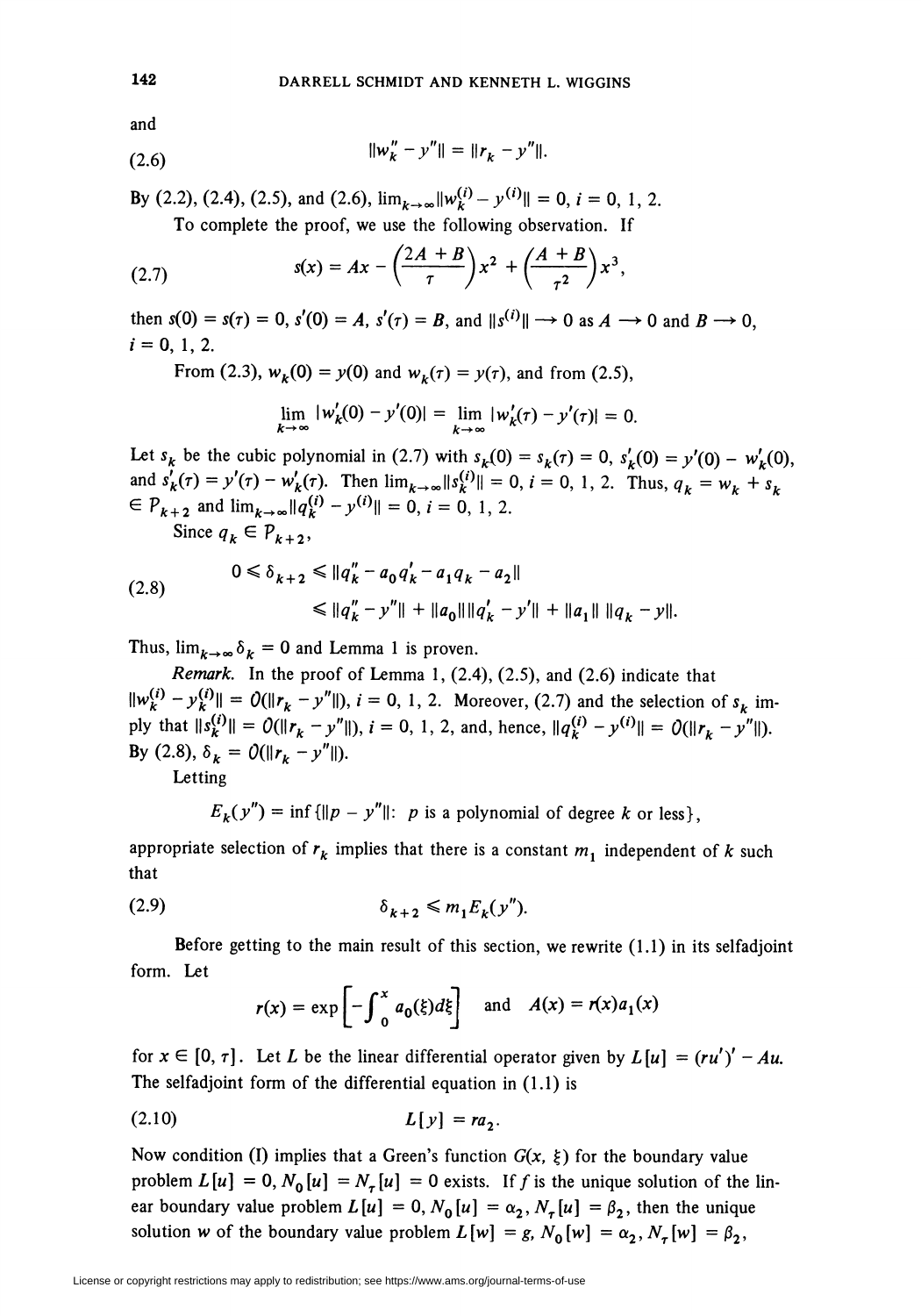satisfies

(2.11) 
$$
w(x) = f(x) + \int_0^{\tau} G(x, \xi)g(\xi) d\xi
$$

and

(2.12) 
$$
w'(x) = f'(x) + \int_0^{\tau} G_x(x, \xi) g(\xi) d\xi
$$

for  $x \in [0, \tau]$ . Again see [7] for reference on Green's functions.

THEOREM 2. Assume conditon (I) holds and  $y \in C'[0, \tau]$  is the unique solution of (1.1). Suppose that for each  $k \ge 3$ , a MAS  $p_k$  of (1.1) from  $P_k$  is fixed. Then

$$
\lim_{k\to\infty} \|p_k^{(i)} - y^{(i)}\| = 0, \quad i = 0, 1, 2.
$$

Proof. Let

(2.13) 
$$
\Delta_k(x) = p_k''(x) - a_0(x)p_k'(x) - a_1(x)p_k(x) - a_2(x)
$$

and  $x \in [0, \tau]$ . Note that  $L[y] = ra_2$  and  $L[p_k] = r(a_2 + \Delta_k)$ . Also, y and  $p_k$ satisfy the boundary conditions of  $(1.1)$ . By  $(2.11)$  and  $(2.12)$ ,

(2.14)  
\n
$$
||p_k - y|| \le ||\Delta_k|| \sup_{x \in [0,\tau]} \int_0^{\tau} |G(x,\,\xi)| r(\xi) d\xi
$$
\n
$$
= \delta_k \sup_{x \in [0,\tau]} \int_0^{\tau} |G(x,\,\xi)| r(\xi) d\xi
$$

and

(2.15) 
$$
||p'_{k} - y'|| \leq \delta_{k} \sup_{x \in [0,\tau]} \int_{0}^{\tau} |G_{x}(x,\xi)| r(\xi) d\xi.
$$

From the differential equation of (1.1) and (2.13),

$$
||p''_k - y''|| \le \delta_k + ||a_0|| ||p'_k - y'|| + ||a_1|| ||p_k - y_k||
$$
  
\n
$$
\le \delta_k \left(1 + ||a_0|| \sup_{x \in [0, \tau]} \int_0^{\tau} |G(x, \xi)| r(\xi) d\xi + ||a_1|| \sup_{x \in [0, \tau]} \int_0^{\tau} |G_x(x, \xi)| r(\xi) d\xi \right)
$$

Now by Lemma 1, (2.14), (2.15) and (2.16),  $\lim_{k\to\infty} ||p_k^{(i)} - y^{(i)}|| = 0$ ,  $i = 0, 1, 2$ . Thus, Theorem 2 is proven.

*Remark.* From (2.9), (2.14), (2.15), and (2.16), we see that  $\|p_k^{(i)} - y^{(i)}\|$  =  $O(E_{k-2}(y''))$ ,  $i = 0, 1, 2$ , and thus there is a constant  $m_2$  independent of k such that  $\|p_k^{(i)}-y^{(i)}\| \leq m_2E_{k-2}(y'').$ 

By Jackson's theorem [2, p. 147], if 
$$
y'' \in C^n[0, \tau]
$$
, then  $E_{k-2}(y'') = O(1/k^n)$ . From  
the differential equation of (1.1),  $y'' \in C^n[0, \tau]$  whenever  $a_0, a_1, a_2 \in C^n[0, \tau]$ .

Thus, we have the following corollary to the proof of Theorem 2.

COROLLARY 3. If  $a_0, a_1, a_2 \in C^n[0, \tau]$ , then there is a constant m independent of k such that

$$
||p_k^{(i)} - y^{(i)}|| \le m/k^n, \quad i = 0, 1, 2.
$$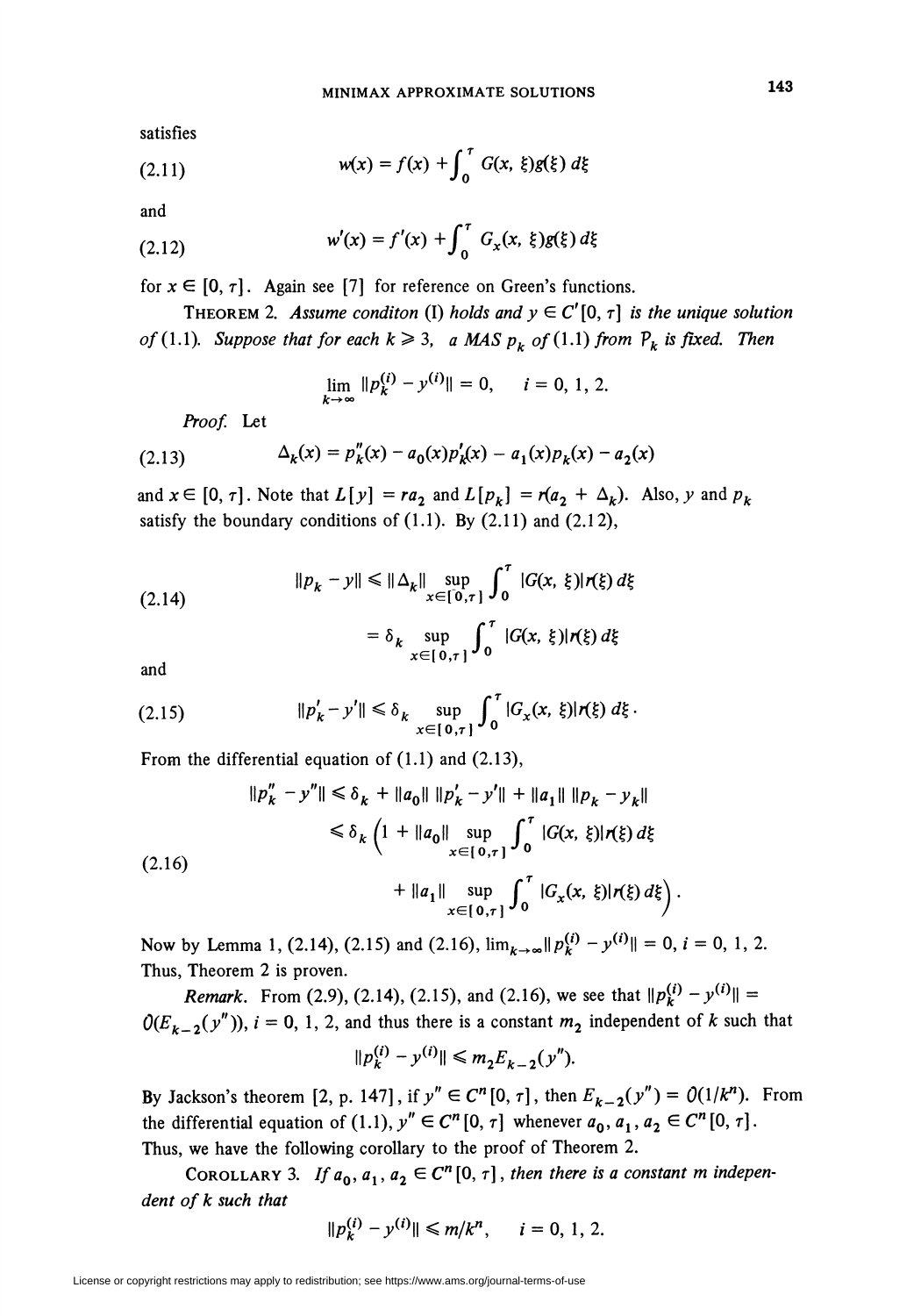**3. Discretization.** In practice, rather than finding a  $p_k \in P_k$  satisfying (1.2), one would find a  $p_{k,X} \in P_k$  such that

(3.1)  
\n
$$
\max_{x \in X} |p_{k,X}''(x) - a_0(x)p_{k,X}'(x) - a_1(x)p_{k,X}(x) - a_2(x)|
$$
\n
$$
= \inf_{p \in P_k} \max_{x \in X} |p''(x) - a_0(x)p'(x) - a_1(x)p(x) - a_2(x)|,
$$

where X is a closed subset (usually finite) of  $[0, \tau]$ . We call such a  $p_k \in P_k$  a discrete minimax approximate solution of (1.1) from  $P_k$ . In this section, we show that if X is "sufficiently dense" in  $[0, \tau]$ , then any discrete MAS is nearly a MAS.

The *density* of X in  $[0, \tau]$  is defined to be

$$
d(X) = \sup_{s \in [0,\tau]} \inf_{t \in X} |s - t|
$$

and in contrast to (2.1) let

(3.2) 
$$
\delta_{k,X} = \inf_{p \in P_k} \max_{x \in X} |p''(x) - a_0(x)p'(x) - a_1(x)p_k(x) - a_2(x)|.
$$

THEOREM 4. Given  $\epsilon > 0$ , there is a  $\delta > 0$  such that if  $d(X) < \delta$ , then  $0 \leq \delta_k$  - $\delta_{k,X}<\epsilon.$ 

**Proof.** Let  $\epsilon > 0$  be given. Let  $0 < \epsilon_1 < \epsilon/\delta_k$ . Applying Lemma 1 on p. 85 of [2] to the finite dimensional linear span of  ${p'' - a_0p' - a_1p - a_2: p \in P_k}$ , there is a  $\delta > 0$  independent of X such that if  $d(X) < \delta$ , then

$$
\max_{x \in [0,\tau]} |p''(x) - a_0(x)p'(x) - a_1(x)p(x) - a_2(x)|
$$
  
\$\leq (1 + \epsilon\_1) \max\_{x \in X} |p''(x) - a\_0(x)p'(x) - a\_1(x)p(x) - a\_2(x)|\$

for all  $p \in P_k$ . It is clear that  $\delta_{k,X} \le \delta_k$ . Let  $p_{k,X}$  be a discrete MAS of (1.1) from  $P_k$  corresponding to a closed subset X of [0,  $\tau$ ] with  $d(X) < \delta$ . Then

$$
\delta_k \le \max_{x \in [0,\tau]} |p_{k,X}''(x) - a_0(x)p_{k,X}'(x) - a_1(x)p_{k,X}(x) - a_2(x)|
$$
\n
$$
\le (1 + \epsilon_1) \max_{x \in X} |p_{k,X}''(x) - a_0(x)p_{k,X}'(x) - a_1(x)p_{k,X}(x) - a_2(x)|
$$
\n
$$
= (1 + \epsilon_1)\delta_{k,X} < \delta_{k,X} + \epsilon.
$$

The proof of Theorem 4 is complete.

The following corollary to the proof of Theorem 4 indicates that any discrete MAS is nearly a MAS whenever X is sufficiently dense in [0,  $\tau$ ]. The proof is contained in (3.3).

COROLLARY 5. Given  $\epsilon > 0$  there is a  $\delta > 0$  such that if  $d(X) < \delta$ , then

$$
\delta_k \le \max_{x \in [0,\tau]} |p''_{k,X}(x) - a_0(x)p'_{k,X}(x) - a_1(x)p_{k,X}(x) - a_2(x)|
$$
  

$$
< \delta_k + \epsilon,
$$

where  $p_{k, X}$  satisfies (3.1).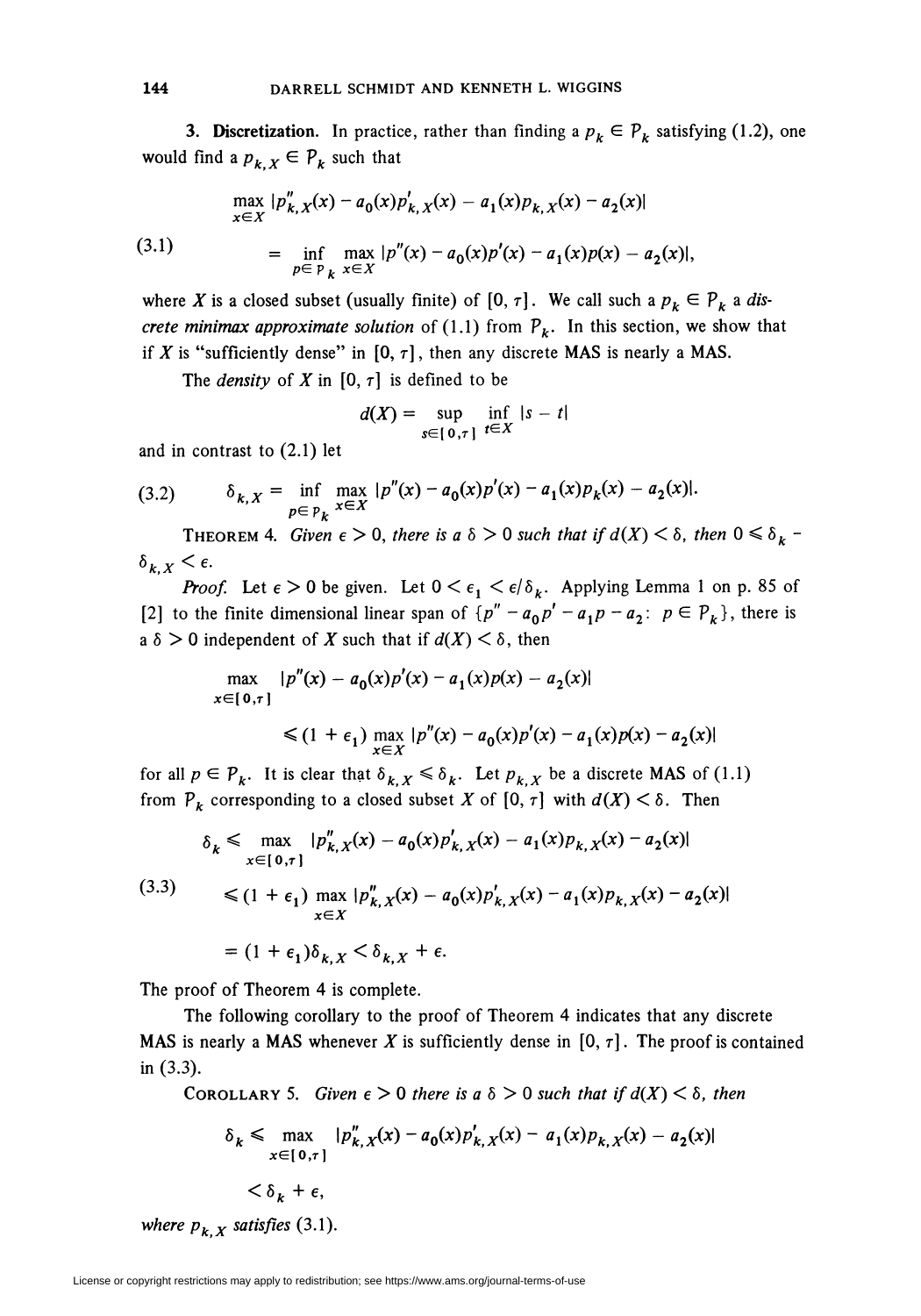In view of the proof of Theorem 2, we see from Corollary 5, that when  $X$  is sufficiently dense in  $[0, \tau]$ , a corresponding discrete MAS approximates the solution of (1.1) nearly as well as a MAS.

The last result of this section concentrates on how well a discrete MAS approximates a MAS. For any closed subset X of  $[0, \tau]$ , let  $p_{k, X} \in P_k$  satisfy (3.1) and define

$$
\Delta_{k, X}(x) = p_{k, X}''(x) - a_0(x) p_{k, X}'(x) - a_1(x) p_{k, X}(x) - a_2(x).
$$

Then  $p_{k, X}$  is a solution of the boundary value problem  $L[u] = r(a_2 + \Delta_{k, X}), N_0[u] =$  $\alpha_2, N_{\tau}[u] = \beta_2$ . Then by (2.11),

$$
p_{k,X}(x) = f(x) + \int_0^{\tau} G(x, \xi) r(\xi) (a_2(\xi) + \Delta_{k,X}(\xi)) d\xi
$$

for  $x \in [0, \tau]$ . For X sufficiently dense in  $[0, \tau]$ , Corollary 5 insures that

(3.4) 
$$
\|p_{k,X}\| \le \|y\| + (\delta_k + 1) \sup_{x \in [0,\tau]} \int_0^{\tau} |G(x,\,\xi)| r(\xi) d\xi
$$

Now consider a sequence  $\{X_n\}_{n=1}^{\infty}$  of closed subsets of  $[0, \tau]$ , where  $d(X_n) \to 0$  as  $n \rightarrow \infty$ . By (3.4), the sequence  $\{p_{k, X_n}\}_{n=1}^{\infty}$  is uniformly bounded over [0,  $\tau$ ] and, thus, has a cluster point  $\overline{p}_k \in P_k$ .

THEOREM 6. The polynomial  $\overline{p}_k$  is a MAS of (1.1) from  $P_k$ . *Proof.* Suppose  $p_{k, X_{n(l)}} \rightarrow \overline{p}_k$ . By Corollary 5,

$$
\lim_{l \to \infty} ||p''_{k,X_{n(l)}} - a_0 p'_{k,X_{n(l)}} - a_1 p_{k,X_{n(l)}} - a_2|| = \delta_k.
$$

But  $p_{k, X_{n(l)}}^{(i)} \longrightarrow \overline{p}_k^{(i)}$ ,  $i = 0, 1, 2$ . Thus

$$
\lim_{l \to \infty} ||p''_{k, X_{n(l)}} - a_0 p'_{k, X_{n(l)}} - a_1 p_{k, X_{n(l)}} - a_2||
$$
  
=  $||\overline{p}''_k - a_0 \overline{p}'_k - a_1 \overline{p}_k - a_2||.$ 

Thus,  $\overline{p}_k$  satisfies (1.2).

4. Examples. In this section, we report the results of five computer examples of minimax approximate solutions of boundary value problems. Two algorithms have been employed. In Examples 1, 2, 4, and 5, the first two coefficients of a MAS can be expressed in terms of the remaining coefficients, and finding a MAS becomes a linear best uniform approximation problem. In these cases, the second algorithm of Remes [2] was used. In the discrete case, a MAS can be expressed as a solution of a linear programming problem. The linear programming algorithm was used in all cases with the interval discretized with 21 evenly spaced points. In Examples 1, 2, 4, and 5, there are only slight differences in the MAS's and in the maximum errors computed over 21 evenly spaced points in the interval using both algorithms. In these examples, the Remes algorithm provided somewhat smaller errors, and we report these results. In Example 3, the first two coefficients of a MAS cannot be expressed in terms of the remaining coefficients, and it is not expedient to use the Remes algorithm. The results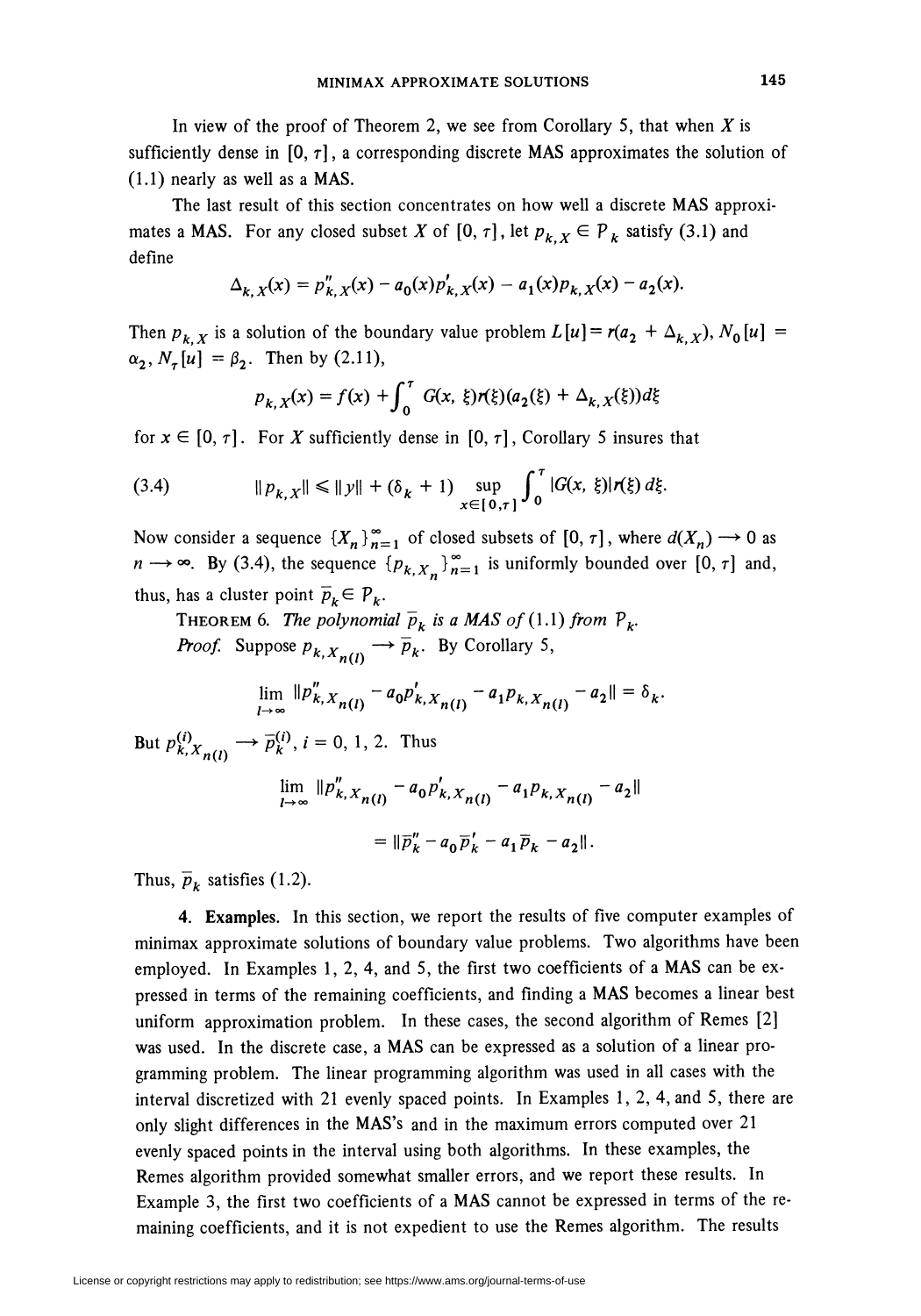for this example come from the linear programming algorithm. All computations were done on an IBM 370 computer in double precision arithmetic. For simplicity of notation, we shall denote the discrete MAS's by  $p_k$ .

Example 1.

$$
y'' + \pi^2 y = 0, \quad x \in [0, 1], \quad y(0) = 0, \quad y'(1) = -\pi
$$

For  $k = 7$ ,

 $p_7(x) = 3.14159x - 0.00284x^2 - 5.09959x^3$ 

$$
-0.39503x^{4} + 3.53380x^{5} - 1.17794x^{6} - 0.0000008x^{7}
$$

with  $\delta_7 = 0.0057$ . The actual solution is  $y(x) = \sin \pi x$  and the maximum error is

$$
\max_{x \in [0,1]} |p_{\gamma}(x) - \sin \pi x| = 0.000053.
$$

Example 2.

$$
y'' = 2xy' + 2y, \quad x \in [0, 1],
$$
  
y(0) - y'(0) = 1, \quad 2y(1) - y'(1) = 0.

A MAS degree of 6 is

$$
p_6(x) = 1.00022 + 0.00023x + 1.01817x^2
$$
  
- 0.25924x<sup>3</sup> + 1.38320x<sup>4</sup> - 1.19479x<sup>5</sup> + 0.76947x<sup>6</sup>

with  $\delta_6 = 0.036$ . The actual solution is  $y(x) = \exp(x^2)$  and

$$
\max_{x \in [0,1]} |p_6(x) - \exp(x^2)| = 0.00093.
$$

Example 3.

$$
y'' = \frac{-1}{1+x}y' + xy - x\ln(1+x), \quad x \in [0, 1],
$$
  
y(0) + y'(0) = 1,  
y(1) = \ln(2) = 0.69147.

A MAS of degree 6 is

$$
p_6(x) = 0.00005 + 0.99995x - 0.49995x^2
$$
  
+ 0.32390x<sup>3</sup> - 0.20309x<sup>4</sup> + 0.09135x<sup>5</sup> - 0.01951x<sup>6</sup>

with  $\delta_6 = 0.00093$ . The actual solution is  $y(x) = \ln(1 + x)$  with a uniform error

$$
\max_{x \in [0,1]} |p_6(x) - \ln(1+x)| = 0.00005.
$$

Example 4.

$$
y'' = -\pi^2 y \sin^2 x - \pi^2 \sin \pi x \cos^2 x, \quad x \in [0, 1],
$$
  
y(0) = y(1) = 0.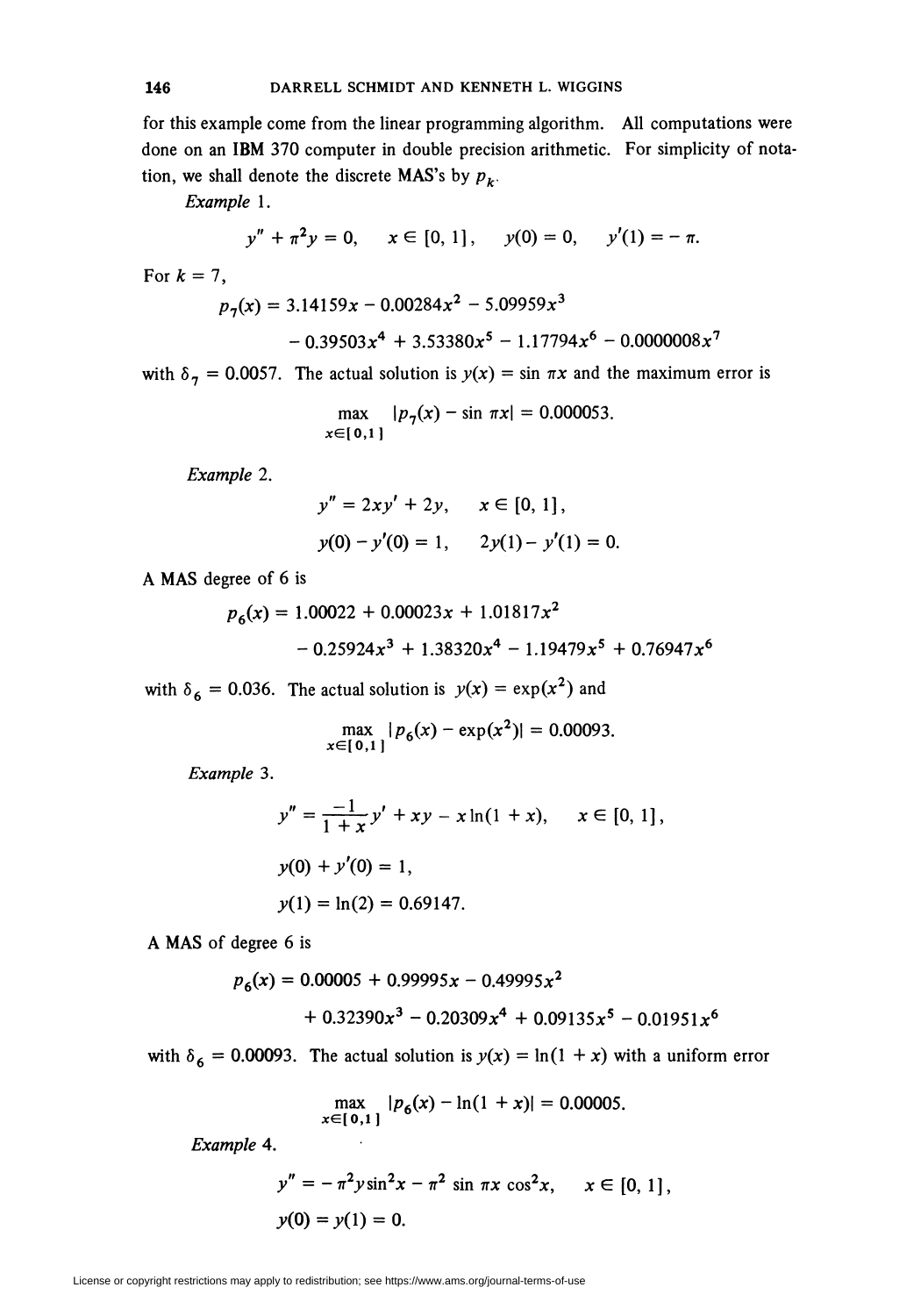For  $k = 7$ ,

$$
p_7(x) = 3.14151x - 0.00292x^2 - 5.09855x^3
$$
  
- 0.39681x<sup>4</sup> + 3.53450x<sup>5</sup> - 1.17731x<sup>6</sup> - 0.00042x<sup>7</sup>

with  $\delta_7 = 0.0058$ . The actual solution is  $y(x) = \sin \pi x$  and

$$
\max_{x \in [0,1]} |p_7(x) - \sin \pi x| = 0.000042
$$

Examples 1–4 indicate that for relatively low degrees MAS's provide good approximations to the solutions of the boundary value problems. It is interesting to note that in each of the examples above the maximum error is one or two orders of magnitude smaller than the corresponding  $\delta_k$ . In our last example, we consider boundary value problems which "nearly" do not satisfy condition (I).

Example 5.

$$
y'' + \pi^2 y = 0, \quad x \in [0, \tau], \quad y(0) = 0, \quad y(\tau) = 1.
$$

For  $\tau = 1$ , the boundary value problem does not satisfy condition (I) and, in fact, does not have a solution. For  $0 < r < 1$ , condition (I) is satisfied and the solution is

$$
y(x) = \frac{\sin \pi x}{\sin \pi \tau}
$$

For  $\tau = .99$ , a MAS of degree 7 is

$$
p_7(x) = 100.02520x - 0.08527x^2 - 162.46945x^3
$$
  
- 12.08374x<sup>4</sup> + 111.55158x<sup>5</sup> - 36.67208x<sup>6</sup> - 0.26634x<sup>7</sup>

with  $\delta_7 = 0.170$ . The maximum error is 0.00355, and the relative error is 0.011%. For  $\tau = .999$  and  $k = 7$ ,

$$
p_7(x) = 1001.14814x - 0.89931x^2 - 1625.22006x^3 - 125.38559x^4 + 1125.16506x^5 - 374.54331x^6 - 0.26606x^7
$$

with  $\delta_7 = 1.80$ . The uniform error is 0.352 with a relative error of 0.11%.

In either case, the maximum error is not as dramatically small as in Examples 1—4; however, the relative errors are quite small.

We conclude this section with some remarks of the two algorithms used. Although the Remes algorithm is not guaranteed to work in the absence of the Haar condition, no failures were encountered with this algorithm. In Examples 1, 2, 4 and 5, the Remes algorithm produced virtually the same results as those of the linear programming algorithms. The Remes algorithm appears to be considerably faster than the linear programming algorithm. In Examples 1, 2, 4, and 5, the Remes algorithm required between 3 and 4 seconds of computer processing unit (CPU) time and the linear programming algorithm required between 8 and 10 seconds of CPU times.

5. Conclusions. Approximation theory techniques have been used to provide approximate solutions of boundary value problems. Convergence is guaranteed under rather general conditions and appropriate orders on the uniform error are obtained.